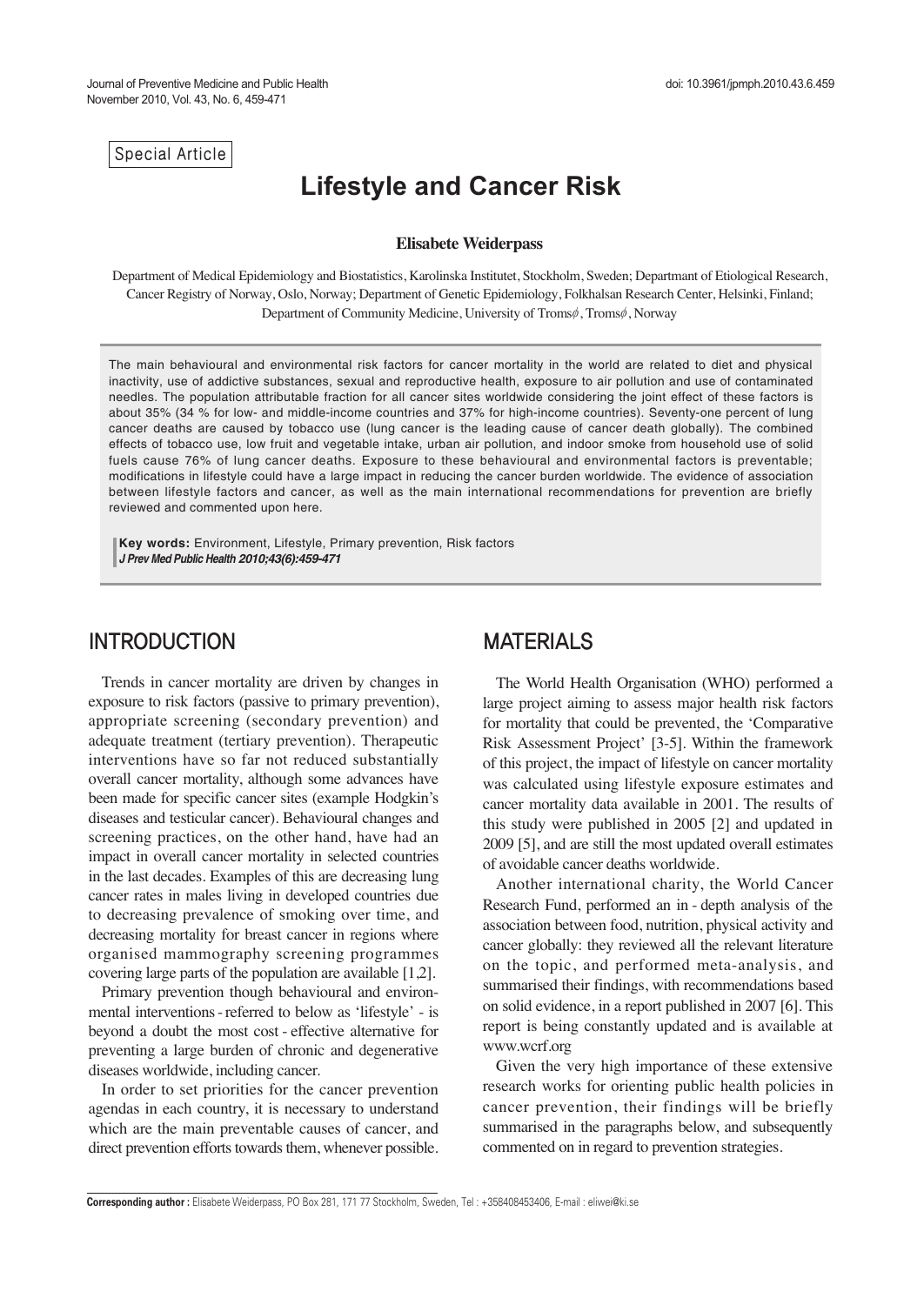|                                                                           | Exposure variable                                                                                                                                                                                             | Theoretical-minimum-risk<br>exposure distribution                                                  | Cancer site affected<br>(age groups assessed)                                                                                               |  |
|---------------------------------------------------------------------------|---------------------------------------------------------------------------------------------------------------------------------------------------------------------------------------------------------------|----------------------------------------------------------------------------------------------------|---------------------------------------------------------------------------------------------------------------------------------------------|--|
| Diet and physical inactivity                                              |                                                                                                                                                                                                               |                                                                                                    |                                                                                                                                             |  |
| Overweight and obesity                                                    | BMI ( $kg/m2$ )                                                                                                                                                                                               | $21$ SD 1 $\text{kg/m}^2$                                                                          | Corpus uteri, colorectal ( $\geq$ 30 years)<br>post-menopausal breast $( \geq 45$<br>years), gallbladder <sup>+</sup> , kidney <sup>+</sup> |  |
| Low fruit and vegetable intake                                            | Fruit and vegetable intake per day                                                                                                                                                                            | 600 SD 50 g / day per adult                                                                        | Colorectal, stomach, lung,<br>oesophagus ( $\geq$ 15 years)                                                                                 |  |
| Physical inactivity                                                       | Three categories: inactive, insufficiently<br>active (< 2.5 h/week of moderate-intensity<br>activity, or < 4000 KJ/week) and sufficiently<br>active. Activity in work, spare time and<br>transport considered | > 2.5 hours/week of moderate-<br>intensity activity or equivalent<br>(400 KJ/week)                 | Breast, colorectal ( $\geq$ 15 years),<br>prostate <sup>+</sup>                                                                             |  |
| Addictive substances                                                      |                                                                                                                                                                                                               |                                                                                                    |                                                                                                                                             |  |
| Smoking*                                                                  | Current levels of smoking impact ratio<br>(indirect indicator of accumulated smoking<br>risk based on excess lung-cancer mortality)                                                                           | No smoking                                                                                         | Lung, mouth, oropharynx,<br>oesophagus, stomach, liver,<br>pancreas, cervix uteri, bladder,<br>leukaemia ( $\geq$ 30 years).                |  |
| Alcohol use                                                               | Current alcohol consumption volumes and<br>patterns                                                                                                                                                           | No alcohol use <sup>+</sup>                                                                        | Liver, mouth, oropharynx, breast,<br>oesophagus, selected other<br>cancers ( $\geq$ 15 years)                                               |  |
| Sexual and reproductive health                                            |                                                                                                                                                                                                               |                                                                                                    |                                                                                                                                             |  |
| Unsafe sex                                                                | Sex with an infected partner without any<br>measure to prevent infection                                                                                                                                      | No unsafe sex                                                                                      | Cervix uteri (all ages) if                                                                                                                  |  |
| Environmental risks                                                       |                                                                                                                                                                                                               |                                                                                                    |                                                                                                                                             |  |
| Urban air pollution                                                       | Estimated yearly average particulate matter<br>concentration for particles with<br>aerodynamic diameters < 2.5 microns or 10<br>microns (PM2.5 or PM10)                                                       | 7.5 $\mu$ g/m <sup>3</sup> for PM <sub>2.5</sub><br>15 $\mu$ g/m <sup>3</sup> for PM <sub>10</sub> | Lung ( $\geq$ 30 years)                                                                                                                     |  |
| Indoor smoke from household<br>use of solid fuels<br>Other selected risks | Household use of solid fuels                                                                                                                                                                                  | No household solid fuel use with $Lung$ ( $\geq$ 30 years)<br>limited ventilation                  |                                                                                                                                             |  |
| Contaminated injections in<br>health-care settings                        | Exposure to $\geq 1$ contaminated injection<br>(potential transmission of hepatitis B or C<br>viruses)                                                                                                        | No contaminated injections                                                                         | Liver (all ages)                                                                                                                            |  |

**Table 1.** Cancer risk factors, exposure variables, theoretical-minimum-risk exposure distributions, disease outcomes\* [2].

\*New exposure data and epidemiological evidence on disease outcomes and relative risk used when new epidemiological analyses allowed improvments compared with original analyses of Comparative Risk Assesment project-eg, relative risks for site-specific cancers as a result of smoking with better adjustment for potentioal confounders and new exposure data sources for overweight and obesity.

†Outcomes likely to be causal but not quantified because of insufficient evidence on prevalence or hazard size.

Corresponding ICD 9 3-digit codes: bladder cancer 188; breast cancer 174; cervix uteri cancer 180; colorectal cancers 153-154; corpus uteri cancer 179, 182; leukaemia 204-208; liver cancer 155; mouth and oropharynx cancer 140-149; oesophageal cancer 150; pancreatic cancer 157; stomach cancer 151; trachea, bronchus, and lung cancers 162; selected other cancers 210-239.

Total deaths from cancer are from WHO (World Health Organization). Methods used by WHO are based on a combination of vital statistics for countries with complete vital registration and medical certification of deaths, and on a combination of demographic techniques and information from cancer registries for countries with incomplete vital statistics, with sample registration or surveillance systems, or without vital registration.

‡Alcohol has benefits as well as harms for different diseases, also depending on patterns of alcohol consumption. A theoretical minimum of zero was chosen for alcohol use because, despite benefits for specific diseases (cardiovascular) in some populations, global and regional burden of disease due to alcohol use was dominated by its effects on neuropsychological diseases and injuries, which are considerably larger than benefits to vascular diseases. Furthermore, no benefits for neoplastic disease have been noted from alcohol.

<sup>§</sup>A proportion of HPV (Human papillomavirus) infections that lead to cervix uteri cancer are transmitted through routes other than sexual contact. PAF (population attributable fraction) for unsafe sex, as defined in the Comparative Risk Assessment Project, measures current population-level cervix cancer mortality that would be reduced, had there never been any sexual transmission of infection--i.e., the consequences of past and current exposure, as for accumulated hazards of smoking. By considering health consequences of past and current exposure, nearly all sexually transmitted diseases are attributable to unsafe sex because, in the absence of sexual transmission in the past, current infections transmitted through other forms of contact would not occur if infected hosts acquired their infection sexually (and so on in the sequence of past infected hosts).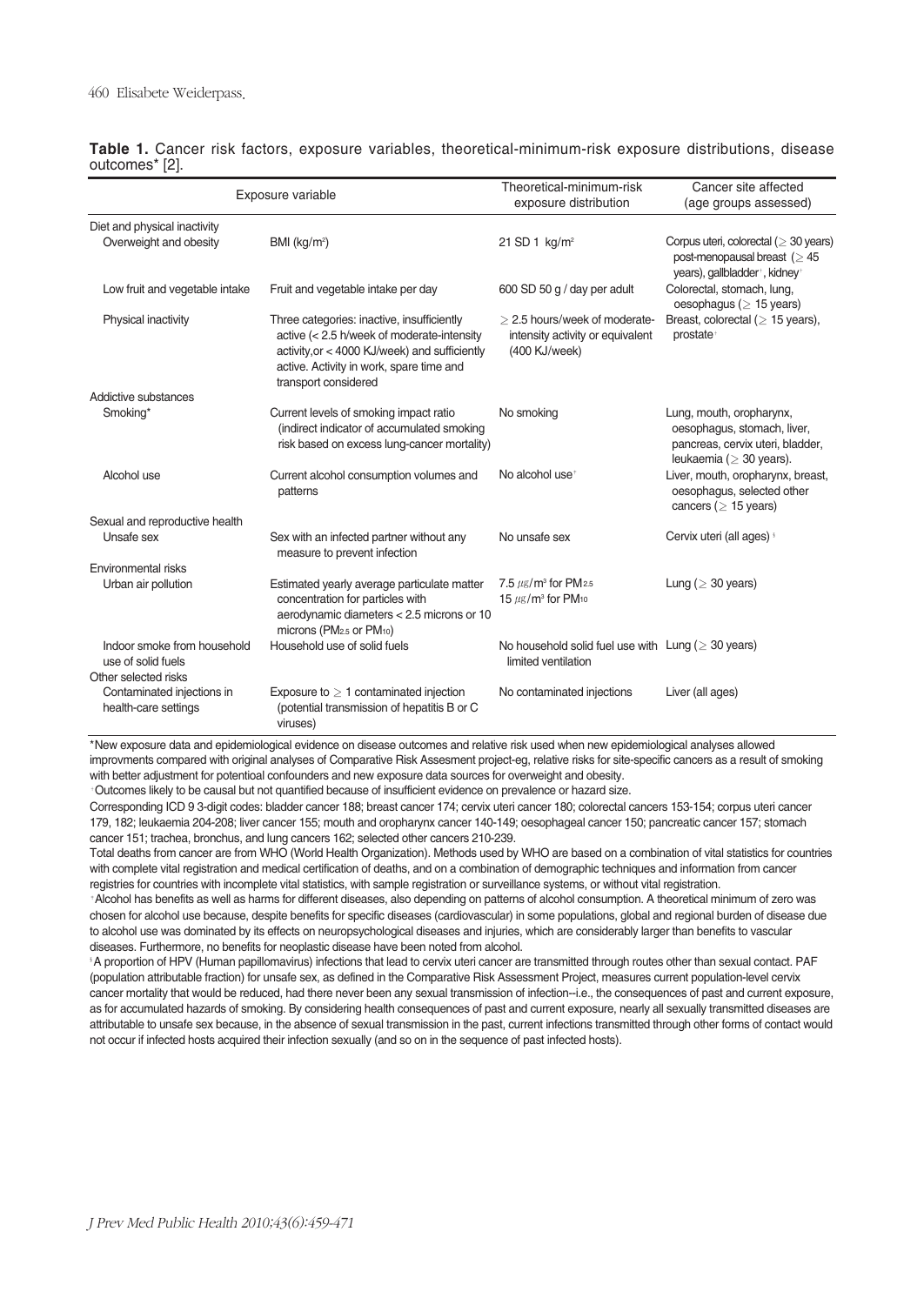# RESULTS AND DISCUSSION

## **I. Brief summary of the WHO burden of disease study-causes of cancer worldwide: comparative assessment of nine behavioural and environmental risk factors [2]**

The lifestyle exposures used in this WHO evaluation were selected based on the probability of being a leading cause of cancer worldwide, high likelihood of causality, availability of exposure data for most populations, and the potential for prevention through lifestyle modification.

These are:

- Use of addictive substances: cigarette smoking and alcohol consumption;
- Diet: overweight and obesity (i.e. high body mass index) and low fruit and vegetable intake;
- Physical inactivity;
- Sexual and reproductive health: exposure to unsafe sex;
- Environmental risks: urban air pollution, and indoor smoke from household solid fuels; and
- Exposure to contaminated needles/injections in health care settings.

Their theoretical-minimum-risk exposure distribution and the cancer sites affected by them are summarised in Table 1 (modified from Danaei et al., 2005 [2]). They represent the alternative scenario defined as the exposure distribution that would result in the lowest population risk, for example if all the population were lifelong nonsmokers; or had the ideal body mass index, or were consuming sufficient fruits and vegetables).

The population attributable fraction (PAF) for these individual risk factors has been calculated. In summary the PAF estimates the proportion reduction in sitespecific cancer mortality that would happen given that the exposure to the risk factor was reduced to the theoretically-minimum-exposure distribution. The PAF estimates were calculated taking into account age, sex, geographical region, prevalence of the risk factors, cancer mortality rates, and multiple risk factors (i.e. the fact that part of the population may be exposed to more than one risk factor, for example being a smoker and obese).

Of the 7 million cancer deaths worldwide in the year 2001, the joint effect of these preventable risk factors is about 35%, or 2.43 million deaths.

The largest PAF, over 60%, was observed for cervical

cancer (caused by unsafe sex and consequently infection with human papillomaviruses (HPV), a necessary cause of cervical cancer), lung cancer (caused in at least 70% of the cases by smoking; the combined effects of tobacco use, low fruit and vegetable intake, urban air pollution, and indoor smoke from household use of solid fuels cause 76% of lung cancer deaths), and oesophageal cancer (caused by smoking in 42% of the cases, 26% by alcohol use, and 18% by low fruit and vegetable consumption).

The individual and joint contribution of risk factors in Table 1 to mortality from site-specific cancers are shown in Table 2 (modified from Danaei et al., 2005 [2]). Cancers with very low 5 year survival rates were represented over 1/3 of all risk-factor attributable deaths: 37% to lung cancer (908 000 deaths), 12% to liver cancer (283000 deaths), and 11% to oesophageal cancer (271000 deaths).

Most of the cancer deaths, 70%, attributed to the lifestyle factors in Table 1 happened in low- and middleincome countries, and 30%, in high-income countries. Lung (512 000), liver (229 000) and oesophagus (222 000) had the largest number of cancer - attributable deaths in low- and middle-income countries, while lung cancer accounted for 52%, or risk - factor attributable deaths in high-income countries.

Overall, smoking is estimated to have caused 21% of cancer deaths worldwide: 29% in high-income countries and 18% in low- and middle - income countries. However, the number of smoking attributable deaths was larger in low- and middle - income countries (896 000) than in high-income countries (596000).

Low fruit and vegetable consumption caused 5% of all cancer deaths worldwide: 6% in low- and middle-income countries and 3% in high-income countries (Table 2).

Alcohol use is estimated to have caused 5% of all cancer deaths worldwide, the proportion being similar in low- and middle-income countries.

Cancer potentially caused by agents transmitted by contaminated injections in health-care settings occurred mainly in the East Asia Pacific region (91 000 of 108 000).

Cancers caused by indoor smoke from solid fuels mainly due to combustion of coal - were restricted to the East Asia and Pacific and Sub-Saharan African regions.

Overweight and obesity and physical inactivity affected mostly cancer mortality in Europe and Central Asia.

Twice as many men (1.6 million) as women (0.83 million) died due to the lifestyle factors studied: 41% of deaths from cancer attributable to these risk factors in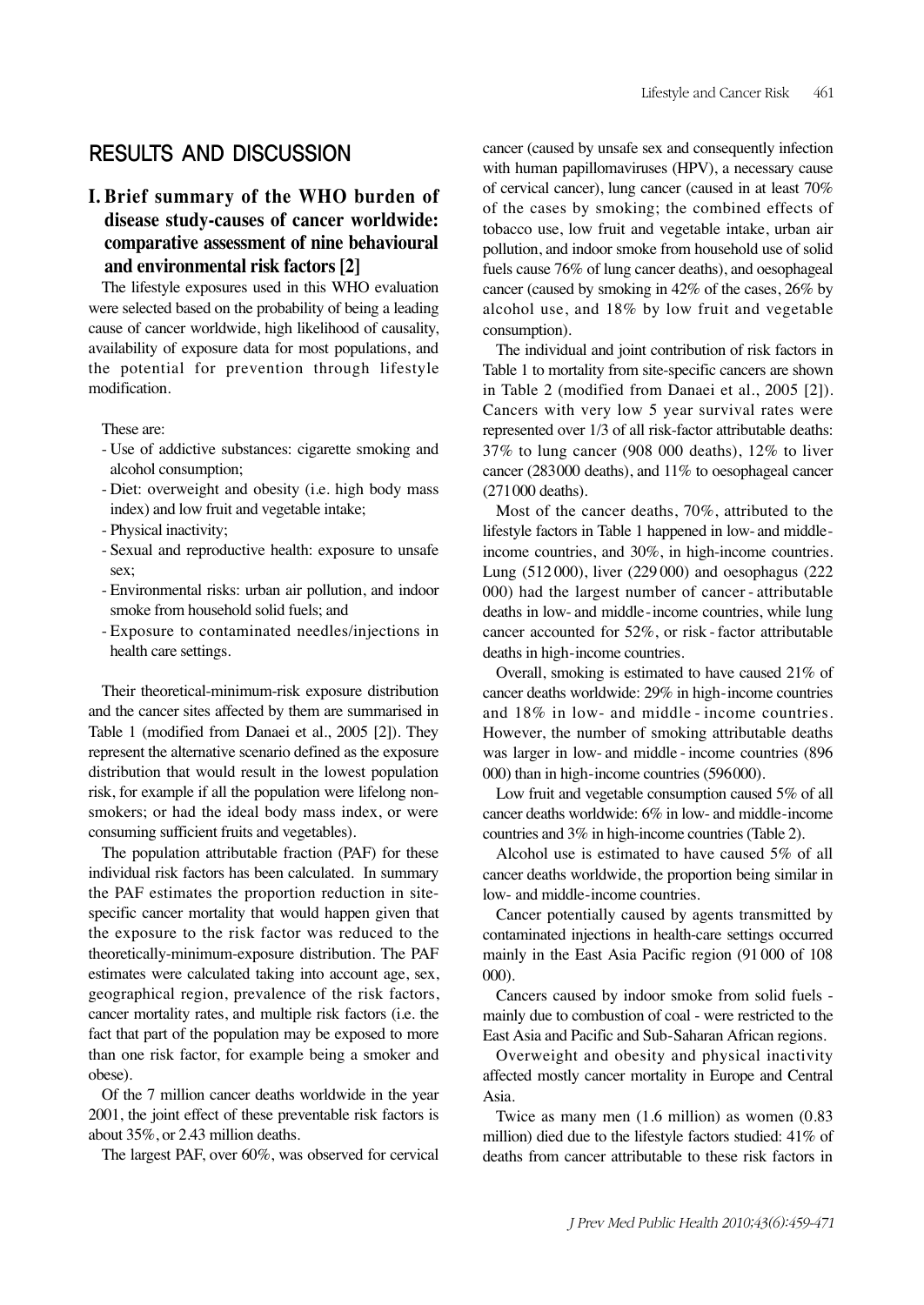| Table 2. Individual and joint contributions of risk factors in Table 1 (see above) to mortality from site-specific |  |  |  |  |  |  |
|--------------------------------------------------------------------------------------------------------------------|--|--|--|--|--|--|
| cancers [2].                                                                                                       |  |  |  |  |  |  |

|                                                 |              |                                                                                                                                                                                                                                                                                                                                                        | PAF (%) due  |
|-------------------------------------------------|--------------|--------------------------------------------------------------------------------------------------------------------------------------------------------------------------------------------------------------------------------------------------------------------------------------------------------------------------------------------------------|--------------|
|                                                 |              | PAF (%) and number of attributable cancer deaths                                                                                                                                                                                                                                                                                                       | to joint     |
|                                                 | Total deaths | (thousands) for individual risk factors                                                                                                                                                                                                                                                                                                                | hazards of   |
|                                                 |              |                                                                                                                                                                                                                                                                                                                                                        | risk factors |
| Worldwide                                       |              |                                                                                                                                                                                                                                                                                                                                                        |              |
| Mouth and oropharynx cancers                    | 311633       | Alcohol use (16%, 51), smoking (42%, 131)                                                                                                                                                                                                                                                                                                              | 52           |
| Oesophageal cancer                              | 437511       | Alcohol use (26%, 116), smoking (42%, 184), low fruit and vegetable<br>intake (18%, 80)                                                                                                                                                                                                                                                                | 62           |
| Stomach cancer                                  | 841693       | Smoking (13%, 111), low fruit and vegetable intake (18%, 147)                                                                                                                                                                                                                                                                                          | 28           |
| Colon and rectum cancers                        | 613740       | Overweight and obesity (11%, 69), physical inactivity (15%, 90), low<br>fruit and vegetable intake (2%, 12)                                                                                                                                                                                                                                            | 13           |
| Liver cancer                                    | 606441       | Smoking (14%, 85), alcohol use (25%, 150), contaminated injections in<br>health-care settings (18%, 111)                                                                                                                                                                                                                                               | 47           |
| Pancreatic cancer                               | 226981       | Smoking (22%, 50)                                                                                                                                                                                                                                                                                                                                      | 22           |
| Trachea, bronchus, and lung cancers             | 1226574      | Smoking (70%, 856), low fruit and vegetable intake (11%, 135), indoor<br>smoke from household use of solid fuels (1%, 16), urban air<br>pollution (5%, 64)                                                                                                                                                                                             | 74           |
| <b>Breast cancer</b>                            | 472424       | Alcohol use (5%, 26), overweight and obesity (9%, 43), physical<br>inactivity (10%, 45)                                                                                                                                                                                                                                                                | 21           |
| Cervix uteri cancer                             | 234728       | Smoking (2%, 6), unsafe sex (100%, 235)                                                                                                                                                                                                                                                                                                                | 100          |
| Corpus uteri cancer                             | 70881        | Overweight and obesity (40%, 28)                                                                                                                                                                                                                                                                                                                       | 40           |
| <b>Bladder cancer</b>                           | 175318       | Smoking (28%, 48)                                                                                                                                                                                                                                                                                                                                      | 28           |
| Leukaemia                                       | 263169       | Smoking (9%, 23)                                                                                                                                                                                                                                                                                                                                       | 9            |
| Selected other cancers                          | 145802       | Alcohol use (6%, 8)                                                                                                                                                                                                                                                                                                                                    | 6            |
| All other cancers                               | 1391507      | None of selected risk factors                                                                                                                                                                                                                                                                                                                          |              |
| All cancers<br>Low- and middle-income countries | 7018402      | Alcohol use (3%, 351), smoking (21%, 1493), low fruit and vegetable<br>intake (5%, 374), indoor smoke from household use of solid fuels $\left($ <<br>0.5%, 16), urban air pollution (1%, 64), Overweight and obesity (2%,<br>139), physical inactivity (2%, 135), contaminated injections in health-<br>care settings (2%, 111), unsafe sex (3%, 235) | 35           |
| Mouth and oropharynx cancers                    | 271074       | Alcohol use (14%, 38), smoking (37%, 100)                                                                                                                                                                                                                                                                                                              | 48           |
| Oesophageal cancer                              | 379760       | Alcohol use (24%, 92), smoking (37%, 141), low fruit and vegetable                                                                                                                                                                                                                                                                                     | 58           |
|                                                 |              | intake (19%, 73)                                                                                                                                                                                                                                                                                                                                       |              |
| Stomach cancer                                  | 695426       | Smoking (11%, 74), low fruit and vegetable intake (19%, 130)                                                                                                                                                                                                                                                                                           | 27           |
| Colon and rectum cancers                        | 356949       | Overweight and obesity (9%, 32), physical inactivity (15%, 54), low fruit<br>and vegetable intake (2%, 9)                                                                                                                                                                                                                                              | 11           |
| Liver cancer                                    | 504407       | Smoking (11%, 56), alcohol use (23%, 117), contaminated injections in<br>health care settings (21%, 108)                                                                                                                                                                                                                                               | 45           |
| Pancreatic cancer                               | 116827       | Smoking (15%, 18)                                                                                                                                                                                                                                                                                                                                      | 15           |
| Trachea, bronchus, and lung cancers             | 770938       | Smoking (60%, 466), low fruit and vegetable intake (13%, 98), indoor<br>smoke from household use of solid fuels (2%, 16), urban air<br>pollution (7%, 52)                                                                                                                                                                                              | 66           |
| <b>Breast cancer</b>                            | 317195       | Alcohol use (4%, 12), overweight and obesity (7%, 23), physical<br>inactivity (10%, 30)                                                                                                                                                                                                                                                                | 18           |
| Cervix uteri cancer                             | 218064       | Smoking (2%, 4), unsafe sex (100%, 218)                                                                                                                                                                                                                                                                                                                | 100          |
| Corpus uteri cancer                             | 43926        | Overweight and obesity (37%, 16)                                                                                                                                                                                                                                                                                                                       | 37           |
| <b>Bladder cancer</b>                           | 116682       | Smoking (21%, 24)                                                                                                                                                                                                                                                                                                                                      | 21           |
| Leukaemia                                       | 190059       | Smoking (6%, 11)                                                                                                                                                                                                                                                                                                                                       | 6            |
| Selected other cancers                          | 88709        | Alcohol use (4%, 3)                                                                                                                                                                                                                                                                                                                                    | 4            |
| All other cancers                               | 882001       | None of selected risk factors                                                                                                                                                                                                                                                                                                                          |              |
| All cancers                                     | 4952014      | Alcohol use (5%, 262), smoking (18%, 896), low fruit and vegetable<br>intake (6%, 311), indoor smoke from household use of solid fuels<br>(< 0.5%, 16), urban air pollution (1%, 52), Overweight and obesity<br>(1%, 71), physical inactivity (2%, 84), contaminated injections in<br>health-care settings (2%, 108), unsafe sex (4%, 218)             | 34           |

men compared to 27% in women. Lung cancer was the most important preventable cancer in men (45% of all lifestyle attributable cancer deaths) and cervix uteri cancer in women (28% of all lifestyle attributable cancer deaths). Smoking and alcohol use accounted for the main differences in cancer mortality patterns attributable to lifestyle between men and women. The largest differences in male-female patterns for PAF for cancer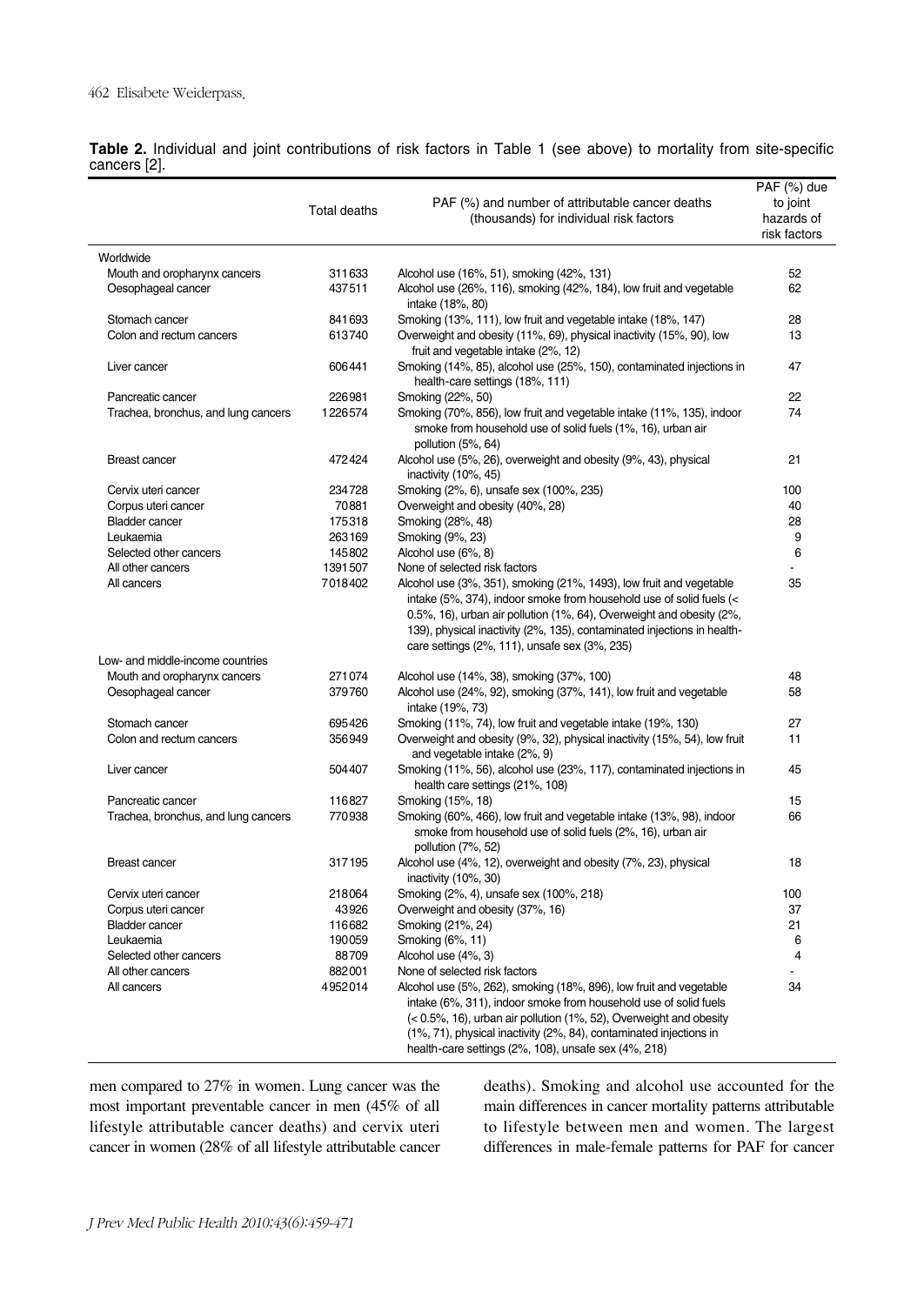### **Table 2.** Continued

|                                     | <b>Total deaths</b> | PAF (%) and number of attributable cancer deaths<br>(thousands) for individual risk factors                                                                                                                                                                                                                                       | PAF (%) due<br>to joint<br>hazards of risk<br>factors |
|-------------------------------------|---------------------|-----------------------------------------------------------------------------------------------------------------------------------------------------------------------------------------------------------------------------------------------------------------------------------------------------------------------------------|-------------------------------------------------------|
| High-income countries               |                     |                                                                                                                                                                                                                                                                                                                                   |                                                       |
| Mouth and oropharynx cancers        | 40559               | Alcohol use (33%, 14), smoking (71%, 29)                                                                                                                                                                                                                                                                                          | 80                                                    |
| Oesophageal cancer                  | 57752               | Alcohol use (41%, 24), smoking (71%, 41), low fruit and vegetable<br>intake (12%, 7)                                                                                                                                                                                                                                              | 85                                                    |
| Stomach cancer                      | 146267              | Smoking (25%, 36), low fruit and vegetable intake (12%, 17)                                                                                                                                                                                                                                                                       | 34                                                    |
| Colon and rectum cancers            | 256791              | Overweight and obesity (14%, 37), physical inactivity (14%, 36), low<br>fruit and vegetable intake (1%, 3)                                                                                                                                                                                                                        | 15                                                    |
| Liver cancer                        | 102033              | Smoking (29%, 29), alcohol use (32%, 33), contaminated injections in<br>health-care settings (3%, 3)                                                                                                                                                                                                                              | 52                                                    |
| Pancreatic cancer                   | 110154              | Smoking (30%, 33)                                                                                                                                                                                                                                                                                                                 | 30                                                    |
| Trachea, bronchus, and lung cancers | 455636              | Smoking (86%, 391), low fruit and vegetable intake (8%, 36), indoor<br>smoke from household use of solid fuels (0%), urban air pollution<br>(3%, 12)                                                                                                                                                                              | 87                                                    |
| <b>Breast cancer</b>                | 155230              | Alcohol use (9%, 14), overweight and obesity (13%, 20), physical<br>inactivity (9%, 15)                                                                                                                                                                                                                                           | 27                                                    |
| Cervix uteri cancer                 | 16663               | Smoking (11%, 2), unsafe sex (100%, 17)                                                                                                                                                                                                                                                                                           | 100                                                   |
| Corpus uteri cancer                 | 26955               | Overweight and obesity (43%, 12)                                                                                                                                                                                                                                                                                                  | 43                                                    |
| Bladder cancer                      | 58636               | Smoking (41%, 24)                                                                                                                                                                                                                                                                                                                 | 41                                                    |
| Leukaemia                           | 73110               | Smoking (17%, 12)                                                                                                                                                                                                                                                                                                                 | 17                                                    |
| Selected other cancers              | 57095               | Alcohol use (8%, 5)                                                                                                                                                                                                                                                                                                               | 8                                                     |
| All other cancers                   | 509507              | None of selected risk factors                                                                                                                                                                                                                                                                                                     |                                                       |
| All cancers                         | 2066388             | Alcohol use (4%, 88), smoking (29%, 596), low fruit and vegetable<br>intake (3%, 64), indoor smoke from household use of solid fuels<br>(0%), urban air pollution (1%, 12), Overweight and obesity (3%, 69),<br>physical inactivity (2%, 51), contaminated injections in health-care<br>settings (< 0.5%, 3), unsafe sex (1%, 17) | 37                                                    |

PAF: population attributable fraction.

mortality were for mouth and oropharynx (66% in men, 23% in women).

Besides cancer mortality, the risk factors described above cause an enormous burden to individuals and the society globally in terms of DALY's (disability adjusted life year's): alcohol causes 4% of all DALY's, being the 3rd most frequent cause of DALY's after childhood overweight and unsafe sex). Smoking causes 3,7% of all DALY's being the 6th most frequent cause of DALY's after the reasons above, lack of sanitation and high blood pressure).

### **II. Comments and Considerations about the WHO Study [5]**

In summary, according to the WHO study, at least 35% of deaths from cancer worldwide were caused by nine potentially modifiable lifestyle factors, in particular smoking and alcohol use both in high-income and lowand middle-income countries.

Human papillomavirus (HPV) infection is a major factor for cancer mortality in women in particularly in Sub-Saharan Africa and South Asia, i.e. regions where population - based programmes for cervical cancer screening are not yet properly implemented. In recent years vaccines against the HPV genotypes that cause most cervical cancer cases around the world, namely types 16 and 18, have been approved for use in adolescent and young women. Vaccination is being implemented in several high-income countries, but the costs of vaccination are still prohibitive for implementation worldwide. Nevertheless, there is hope that cervical cancer incidence- and mortality- may dramatically change in the next decades [7-9].

Several other important lifestyle factors that do cause a substantial proportion of cancer morbidity and mortality in the world were not accessed in the WHO project, mainly because of lack of comparable statistics about their prevalence worldwide by gender in different age groups. Among these are the most carcinogenic substances occurring in occupational settings [10-13], exposure to ultraviolet light and use of ultraviolet-emitting tanning devices [14], environmental tobacco smoking [15-17], several dietary factors commented on below [6,17], use of medicines such as hormone replacement therapy [18- 20], exposure to ionizing radiation [14], aflatoxins [21- 23], and other infections, such as *Helicobacter pylori* [24,25], human immunodeficiency virus type 1 and type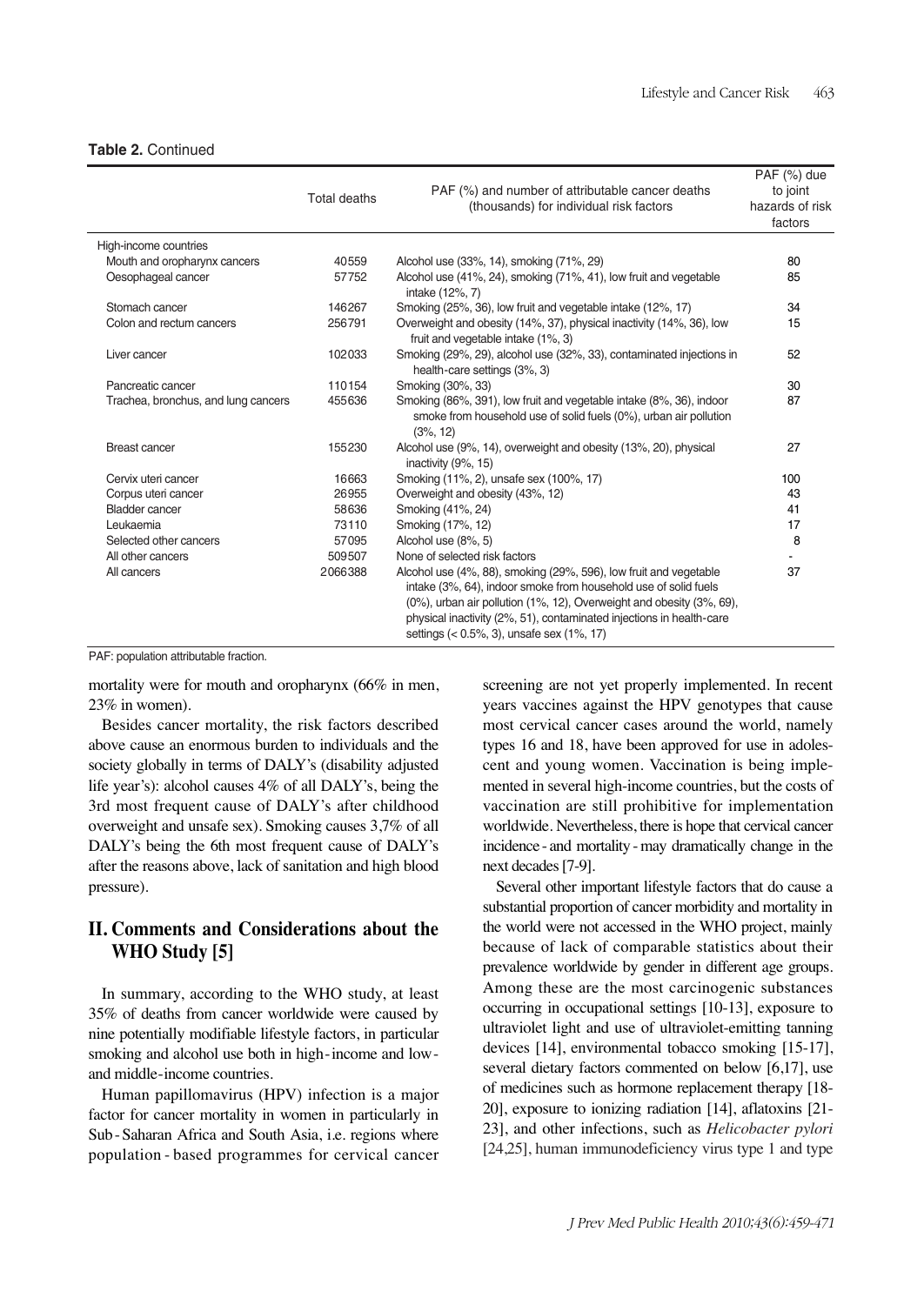#### 2 [25,26], and parasites [24].

Also the links between the lifestyle factors and cancer sites affected included in the WHO study were very conservative-only associations which were widely accepted at the time of the study were included. During the past few years other associations have been established and were not included in the WHO report, such as the association between colon cancer and alcohol [6,16,17], and several other dietary factors. Thus, dietary factors, obesity, and physical (in)activity, in particular, may have been somewhat under-represented in the estimates of the GBD (Global Burden of Disease) WHO report; thus, probably a larger proportion of cancers are actually attributable to lifestyle factors and can therefore be prevented.

### **III. The World Cancer Research Fund Report 2007 [6]**

The WCRF 2007 report estimates that 35% of the cancer incidence worldwide could be attributable to food, nutrition, and physical (in)activity: the report did not consider smoking and other environmental or lifestyle factors. The main conclusions of the report are summarised in Figure 1.

As body fatness does increase risk of several cancers (colorectal, breast (post-menopausal), kidney, oesophageal, gastric cardia, endometrial, gallbladder) keeping a healthy weight throughout life may be one of the most important ways to protect against cancer. The definition of healthy weight does vary in different populations: for example in Korea the recommended BMI to prevent cancer is lower than the recommended BMI in Caucasian populations in West Europe/USA.

All forms of physical activity do protect against some cancers (colon / colorectal cancer (convincing evidence) and post - menopausal breast and endometrial (probable evidence)), as well as other diseases, and against weight gain, overweight and obesity, while sedentary attitude causes the opposite; weight gain, overweight and obesity are causes of some cancers independently of the level of physical activity.

Most diets that are protective against cancer include fruits, cereals (grains), pulses (legumes), and non-starchy plants, including green, leafy vegetables, broccoli, okra, aubergine (eggplant) and bok choi, as well as non-



**Figure 1.** Food, nutrition, physical activity, and the prevention of cancer: overview of the Panels key judgement [6].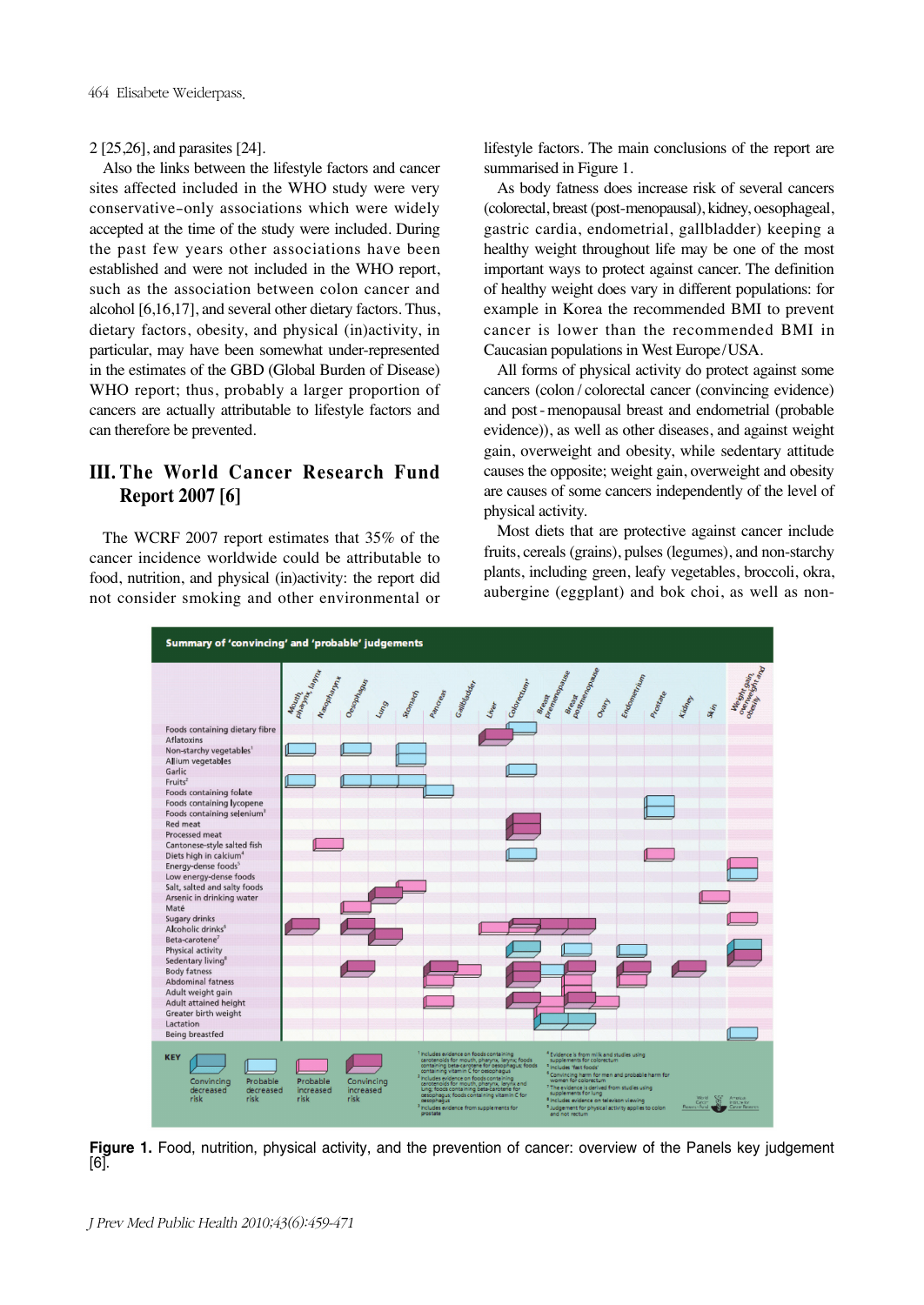| Table 3. Summary of the World Cancer Research Fund recommendations for food, nutrition, physical activity and |  |  |
|---------------------------------------------------------------------------------------------------------------|--|--|
| prevention of cancer [6].                                                                                     |  |  |

| Potentially modifiable<br>risk factors       | Recommedations                                                    | Public health goal                                                                                                                                                                                                                                                                                                                                                                                                                                  | Personal recommendation                                                                                                                                                                                                                                                                                                                  |
|----------------------------------------------|-------------------------------------------------------------------|-----------------------------------------------------------------------------------------------------------------------------------------------------------------------------------------------------------------------------------------------------------------------------------------------------------------------------------------------------------------------------------------------------------------------------------------------------|------------------------------------------------------------------------------------------------------------------------------------------------------------------------------------------------------------------------------------------------------------------------------------------------------------------------------------------|
| Body fatness                                 | Be as lean as possible within the<br>normal range* of body weight | Median adult body mass index (BMI 9 to be Ensure that body weight though childhood<br>between 21 and 23, depending on the<br>normal range for different populations <sup>+</sup><br>The proportion of the population that is                                                                                                                                                                                                                        | and adolescent growth projects <sup>+</sup> towards<br>the lower end of the normal BMI range at<br>age 21                                                                                                                                                                                                                                |
|                                              |                                                                   | overweight or obese to be no more than<br>the current level, or preferably lower, in 10<br>years                                                                                                                                                                                                                                                                                                                                                    | Maintain body weight within the normal<br>range from age 21<br>Avoid weight gain and increases in waist                                                                                                                                                                                                                                  |
|                                              |                                                                   |                                                                                                                                                                                                                                                                                                                                                                                                                                                     | circumference throughout adulthood                                                                                                                                                                                                                                                                                                       |
| Physical activity                            | Be physically active as part of<br>everyday life                  | The proportion of the population that is<br>sedentary <sup>®</sup> to be halved every 10 years.<br>Average physical activity levels to be above                                                                                                                                                                                                                                                                                                     | Be moderately physically active, equivalent<br>to brisk walking $\pm$ , for at least 30 minutes<br>a day                                                                                                                                                                                                                                 |
|                                              |                                                                   | 1.6                                                                                                                                                                                                                                                                                                                                                                                                                                                 | As fitness improves, aim for 60 minutes or<br>more of moderate, or for 30 minutes or<br>more of vigorous, physical activity every<br>$day^{\pm,1}$                                                                                                                                                                                       |
| Foods and drinks that<br>promote weight gain | Limit consumption of energy-<br>dense foods <sup>§</sup>          | Average energy density of diets <sup>3</sup> to be<br>lowered towards 125 kcal per 100 g                                                                                                                                                                                                                                                                                                                                                            | Consume energy-dense foods <sup>\$, £</sup> sparingly<br>Avoid sugary drinks <sup>®</sup>                                                                                                                                                                                                                                                |
|                                              | Avoid sugary drinks <sup>®</sup>                                  | Population average consumption of sugary<br>drinks <sup>®</sup> to be halved every 10 years                                                                                                                                                                                                                                                                                                                                                         | Consume 'fast foods' <sup>∉</sup> sparingly, if at all                                                                                                                                                                                                                                                                                   |
| Plant foods                                  | Eat mostly foods of plant origin                                  | Population average consumption of non-<br>starchy <sup>#</sup> vegetables and of fruits to be at<br>least 600 g (21 oz) daily**<br>Relatively unprocessed cereals (grains) an/or Eat relatively unprocessed cereals (grains)<br>pulses (legumes), and other foods that are a<br>natural source of dietary fibre, to contribute<br>to a population average of at least 25 g non- People who consume starchy roots or<br>starchy polysaccharide daily | Eat at least five portions/servings (at least<br>400 g or 14 oz) of a variety** of non-<br>starchy vegetables and of fruits every day<br>and/or pulses (legumes) with every meal <sup>++</sup><br>Limit refined starchy foods<br>tubers <sup>*</sup> * as staples also to ensure intake<br>of sufficient non-starchy vegetables, fruits, |
|                                              |                                                                   |                                                                                                                                                                                                                                                                                                                                                                                                                                                     | and pulses (legumes)                                                                                                                                                                                                                                                                                                                     |

\* 'Normal range' refers to appropriate ranges issued by national governments or the World Health Organisation (WHO).

†To minimise the proportion of the population outside the normal range.

the Projects' in this context means following a pattern of growth (weight and height) throughout childhood that leads to adult BMI at the lower end of the normal range. Such patterns of growth are specified in the International Obesity task Force and WHO growth reference charts.

‖The term 'sedentary'refers to a PAL of 1.4 or less. PAL is a way of representing the average intensity of daily physical activity. PAL is calculated as total energy expenditure as a multiple of basal metabolic rate.

<sup>±</sup> Can be incorporated in occupational, transport, household, or leisure activities.

**This is because physical activity of longer duration or greater intensity is more beneficial.** 

§Energy-dense foods are defined as those with an energy content of more than about 225-275 kcal per 100 g.

β This principally refers to drinks with added sugars. Fruit juices should also be limited.

<sup>λ</sup> This does not include drinks.

£ Limit processed energy-dense foods. Relatively unprocessed energy-dense foods, such as nuts and seeds, have not been shown to contribute to weight gain when consumed as parts of typical diets, and these and many vegetable oils are valuable sources of nutrients.

\* 'Fast foods' refers to readily available convenience foods that tend to be energy-dense and consumed frequently and in large quantities.

\* This is best made up from a range of various amounts of non-starchy vegetables and fruits of different colours including red, green, yellow, white, purple, and orange, including tomato-based products and allium vegetables such as garlic.

\*\*Relatively unprocessed cereals (grains) and/or pulses (legumes) to contribute to an average of at least 25 g non-starch polysaccharide daily.

††These foods are low in energy density and promote healthy weight.

‡‡Mainly populations in Africa, Latin America, and Asia Pacific region.

‖‖ 'Red meat'refers to beef, pork, lamb, and goat from domesticated animals including that contained in processed foods.

±± 'Processed meat'refers to meat preserved by smoking, curing or salting, or addition of chemical preservatives, including that contained in processed foods.

¶¶This recommendation takes into account that there is a likely protective effect for coronary heart disease.

<sup>§§</sup> Children and pregnant women should not consume alcoholic beverages.

ββ One 'drink' contains about 10-15 grams of ethanol.

<sup>λλ</sup> Methods of preservation that do not or need not to use salt include refrigeration, freezing, drying, bottling, canning and fermentation.

<sup>£ £</sup>This may not always be feasible. In some situations of illness or dietary inadequacy, supplements may be valuable.

Breastfeeding protects both mother and child.

**IIIThis includes all cancer survivors, before, during, and after active treatment.** 

<sup># &#</sup>x27;Exclusively' means human milk only, with no other food or drink, including water.

<sup>&</sup>quot;In accordance with the UN Global strategy on Infant and Young Child Feeding.

<sup>†††</sup>Cancer survivors are people who are living with a diagnosis of cancer, including those who have recovered from the disease.

<sup>‡‡‡</sup>This recommendation does not apply to those who are undergoing active treatment.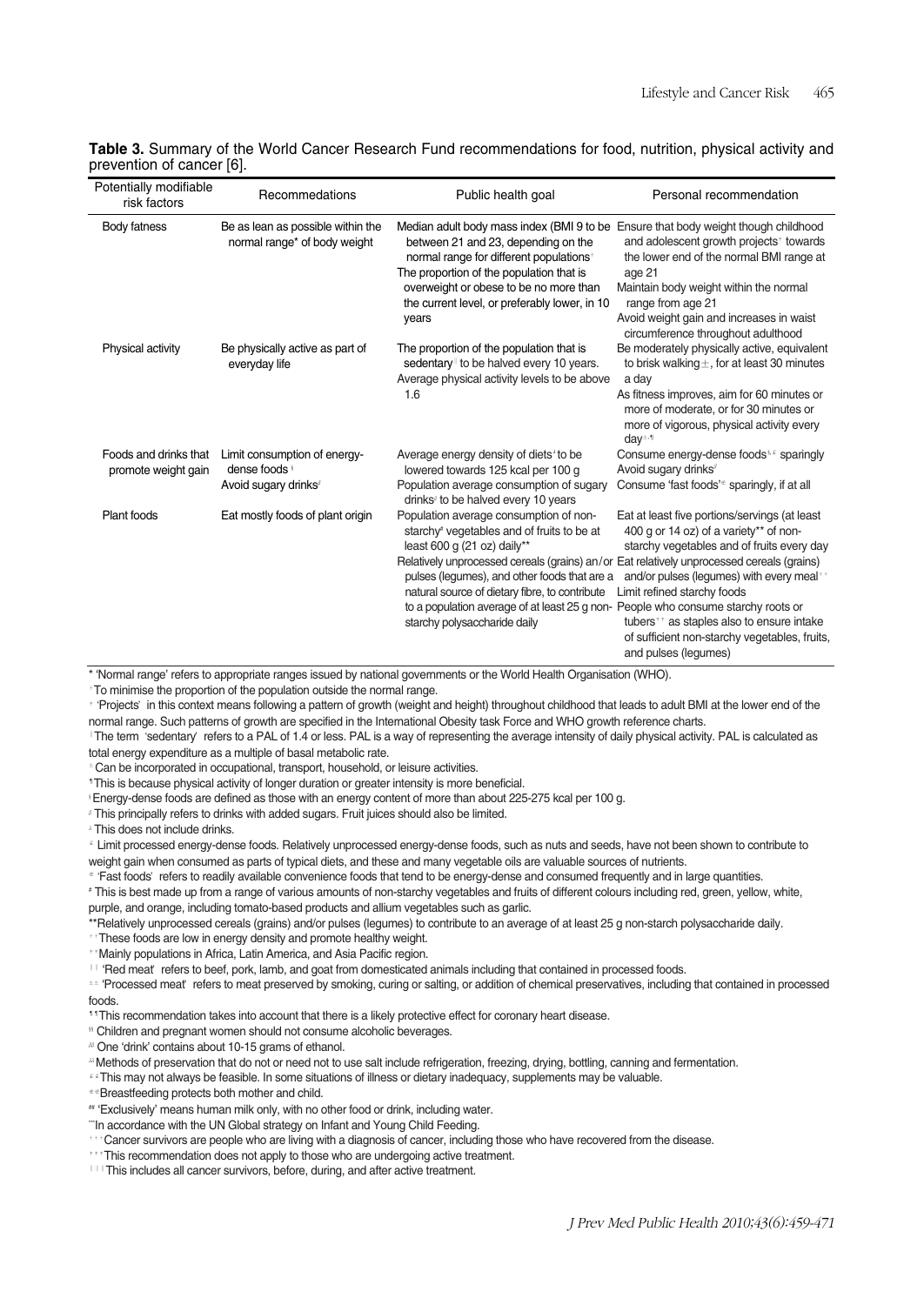|  |  | Table 3. Continued |
|--|--|--------------------|
|--|--|--------------------|

| Potentially modifiable<br>risk factors      | Recommedations                                                                                    | <b>Public Health Goal</b>                                                                                                                                                                                                                                                                                                                                         | Personal recommendation                                                                                                                                                                                                               |
|---------------------------------------------|---------------------------------------------------------------------------------------------------|-------------------------------------------------------------------------------------------------------------------------------------------------------------------------------------------------------------------------------------------------------------------------------------------------------------------------------------------------------------------|---------------------------------------------------------------------------------------------------------------------------------------------------------------------------------------------------------------------------------------|
| Animal foods                                | processed meat <sup>±±</sup>                                                                      | Limit intale of red meat <sup>[1]</sup> and avoid Population average consumption of red<br>meat to be no more than 300 g (11 oz 9 a<br>week, very little if any of which to be<br>processed                                                                                                                                                                       | People who eat red meat <sup>11</sup> to consume<br>less than 500 g (18 oz) a week, very little if<br>any to be processed <sup>##</sup>                                                                                               |
| Alcohol drinks                              | Limit alcoholic drinks <sup>11</sup>                                                              | Proportion of the population drinking more<br>than the recommended limits to be<br>reduced by one-third every 10 years <sup>11,55</sup>                                                                                                                                                                                                                           | If alcoholic drinks are consumed. limit<br>consumption to no more than two drinks a<br>day for men and one drink a day for<br>WOMEN 11, 55, AP                                                                                        |
| Preservation,<br>processing,<br>preparation | Limit consumption of salt <sup>32</sup> . Avoid<br>mouldy cereals (grains) or pulses<br>(legumes) | Population average consumption of salt from Avoid salt-preserved, salted, or salty foods;<br>all sources to be less than 5 g (2 g or<br>sodium) a day. Proportion of the population<br>consuming more than 6 g of salt (2.4 of<br>sodium) a day to be halved every 10 years<br>Minimum exposure to aflatoxins from mouldy<br>cereals (grains) or pulses (legumes) | preserve foods without using salt <sup>32</sup> . Limit<br>consumption of processed foods with added<br>salt to ensure an intake of less than 6 g (2.4)<br>g sodium) a day. Do not eat mouldy cereals<br>(grains) or pulses (legumes) |
| Dietary supplements                         | Aim to meet nutritional needs<br>through diet alone <sup>£ £</sup>                                | Maximise the proportion of the population<br>achieving nutritional adequacy without<br>dietary supplements                                                                                                                                                                                                                                                        | Dietary supplements are not recommended<br>for cancer prevention                                                                                                                                                                      |
| Breastfeeding                               | Mothers to breastfeed; children to<br>be breastfed <sup>∉∉</sup>                                  | The majority of mothers to breastfeed<br>exclusively, for six months***.""                                                                                                                                                                                                                                                                                        | Aim to brestfeed infants exclusively up to six<br>months and continue with complementary<br>feeding thereafter******                                                                                                                  |
| Cancer survivors <sup>+++</sup>             | Follow recommendations for<br>cancer prevention above ***                                         | All cancer survivors III to receive nutritional care from an appropriately trained<br>professional<br>If able to do so, and unless otherwise advised, aim to follow the recommendations for<br>diet, healthy weight, and physical activity <sup>***</sup>                                                                                                         |                                                                                                                                                                                                                                       |

starchy roots and tubers such as carrots, artichokes, celery root, and turnips. Most probably these diets protect against cancer due to the high nutrient, high fibre content and low in energy density, although the exact mechanisms of carcinogenicity are not yet completely understood.

The WCRF 2007 report points out in particular the confirmed association between consumption of red meat (i.e. beef, pork, lamb, and goat) and processed meat (i.e. meats preserved by smoking, curing or salting, or addition of chemical preservatives, including that contained in processed foods) and the risk of colorectal cancer, in addition to confirming the associations between overweight and obesity, physical inactivity, alcohol use and risk of several cancer sites [6]. However, studies on entirely vegetarian populations have not been consistent, showing an overall decrease in cancer incidence. This suggests that the consumption of red meat should be limited.

The WCRF report also stresses the clear evidence of associations between alcohol consumption and several cancer sites (mouth, pharynx, larynx, oesophagus, colorectum in men, breast (pre-and post-menopausal)). In particular there is new evidence of the association with colorectal cancer risk and breast cancer risk among females: the increase in breast cancer risk is about 10% per 10 grams of alcohol consumed per day (i.e. per 1

drink per day), and the association seems to be linear without a threshold of risk, i.e. the higher the amount of alcohol consumed per day the higher the risk of breast cancer. Thus, based solely on the evidence on cancer, even small amounts of alcoholic drinks should be avoided, i.e. there is no 'safe drinking' in regard to cancer risk. All alcoholic drinks (beer, wine, rice wine, sake, spirits or licquors) have similar effects on cancer risk, the total amount of ethanol consumed is the factor determining risk. Given that modest amounts of alcohol consumption are likely protective for cardiovascular diseases, the recommendations from WCRF are to limit alcohol consumption to no more than 2 drinks a day for men and one drink per day for woman. Current Korean recommendations are 2 drinks a day for both men and women for the sake of simplicity of the risk communication with the general public.

Consumption of salt-preserved, salted, or salty foods are possibly linked to stomach cancer risk, and therefore should be avoided. The overall consumption of salt itself should be limited to no less than 6 grams (2.4 grams of sodium) per day. Similarly, mouldy cereals (grains) or pulses (legumes) may be contaminated with aflatoxins, which causes liver cancer, and therefore should be completely avoided.

There is no sufficient evidence so far that dietary supplements have any impact on preventing cancer risk;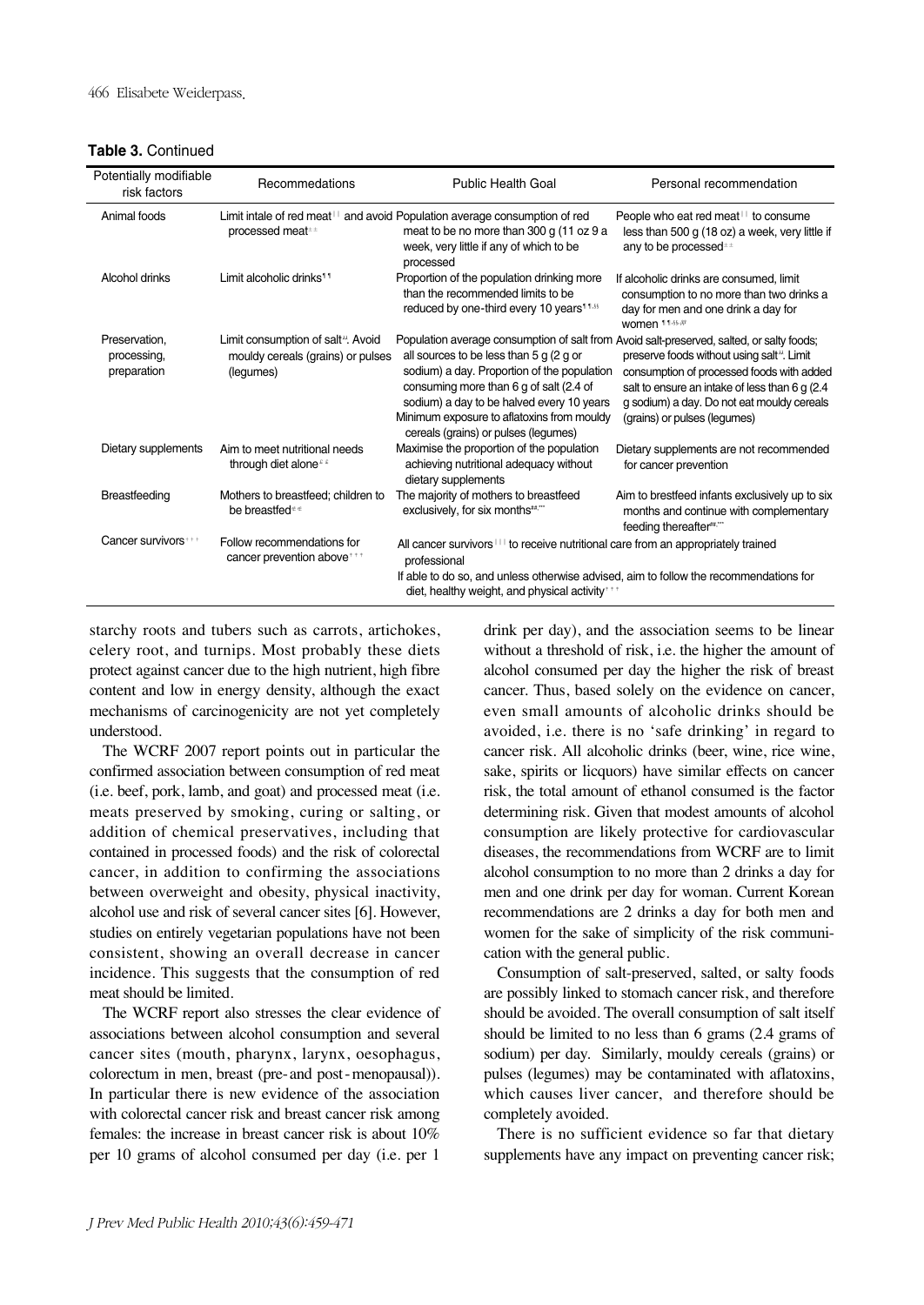therefore, for cancer prevention purposes, dietary supplements are not recommended.

Trends in the prevalence of lifestyle factors are changing constantly, in particular for overweight and obesity (increasing dramatically worldwide in all age groups and in both genders), physical activity levels (decreasing worldwide as urbanisation increases), smoking (decreasing in most high - income countries among males, still increasing in selected high - income countries among females, still increasing in most low and middle-income countries), and alcohol consumption (mixed pattern of changes in consumption among males and females in different regions of the world). Therefore, we will probably observe substantial changes in the PAF attributable to these factors in the next years. Moreover, our knowledge about the associations between lifestyle risk factors and cancer incidence - and consequently mortality - is improving constantly, as newer and larger population-based studies are becoming available.

Despite all the available information reported above, our current knowledge on the association between lifestyle and cancer is still limited.

### **IV. Cancer Prevention**

By far the most important preventable determinant of cancer mortality is cigarette smoking. While some highincome countries have successfully managed to decrease overall smoking prevalence in adults (USA, Nordic countries). This was achieved with public health campaigns carried on for decades, large-scale education (including as formal subjects on health education at school), and public health policy prohibiting smoking in public places (schools, hospitals, work places, public transport), as well as progressive increase in taxation on smoking products. Although smoking rates in Korea have declined among men during the last years, about 40% of the adult male population still smokes [27]. Therefore all efforts should be combined from the public health community, civil society and government to encourage smokers to stop smoking, and to avoid that children, teenagers and young adults start smoking at all [28]. A complete ban of smoking in public places, including restaurants and bars has been shown to be effective in decreasing overall smoking rates as well as improving lung function in bar and restaurant workers [28].

Given our high level of confidence in the evidence between lifestyle factors and cancer risk, several several national and international organisations have issued guidelines for cancer prevention. In relation to food, including alcoholic beverage drinking, nutrition, and physical activity, the WCRF issued recommendations for populations (i.e. for public health authorities, based on public health goals) and individuals [6]. These recommendations are summarised in Table 3. Regarding the body fatness recommendation it is important to notice that what is considered normal range varies in different populations: for example in Korea the recommended BMI to prevent cancer is lower than the recommended BMI in Caucasian populations in West Europe/USA.

The recommendations for physical activity may be more easily accommodated in routine activities of daily life, such as climbing stairs (instead of using elevators), using a bicycle to travel to/from work/school in places where this is possible, getting off the subway one station before the destination and walk the last part of the journey, parking the car relatively far away from the destination place to allow at least some walking, and so on. In addition to these specific recommendations the WCRF stresses the importance of not smoking and avoiding exposure to tobacco smoke (i.e. passive smoking or second-hand smoking) entirely.

# **CONCLUSION**

Large-scale, evidence-based preventive efforts, including policies and programmes for lifestyle modification, have the potential to avoid at least 40% of the millions of cancer deaths yearly.

# REFERENCES

- 1. World Health Organization. *World Cancer Report 2002: Reducing Risk, Promoting Healthy Life*. Geneva: World Health Organization; 2003.
- 2. Danaei G, Vander Hoorn S, Lopez AD, Murray CJ, Ezzati M; Comparative Risk Assessment Collaborating Group (Cancers). Causes of cancer in the world: comparative risk assessment of nine behavioural and environmental risk factors. *Lancet* 2005; 366(9499): 1784-1793.
- 3. Ezzati M, Lopez AD, Rodgers A, Vander Hoorn S, Murray CJ; Comparative Risk Assessment Collaborating Group. Selected major risk factors and global and regional burden of disease. *Lancet* 2002; 360(9343): 1347-1360.
- 4. Ezzati M, Lopez AD, Rodgers A, Murray CJ. *Comparative Quantification of Health Risks: Global and Regional Burden of Disease Attributable to Selected Major Risk Factors*. Geneva: World Health Organization; 2004.
- 5. World Health Organization. *Global Health Risks. Mortality*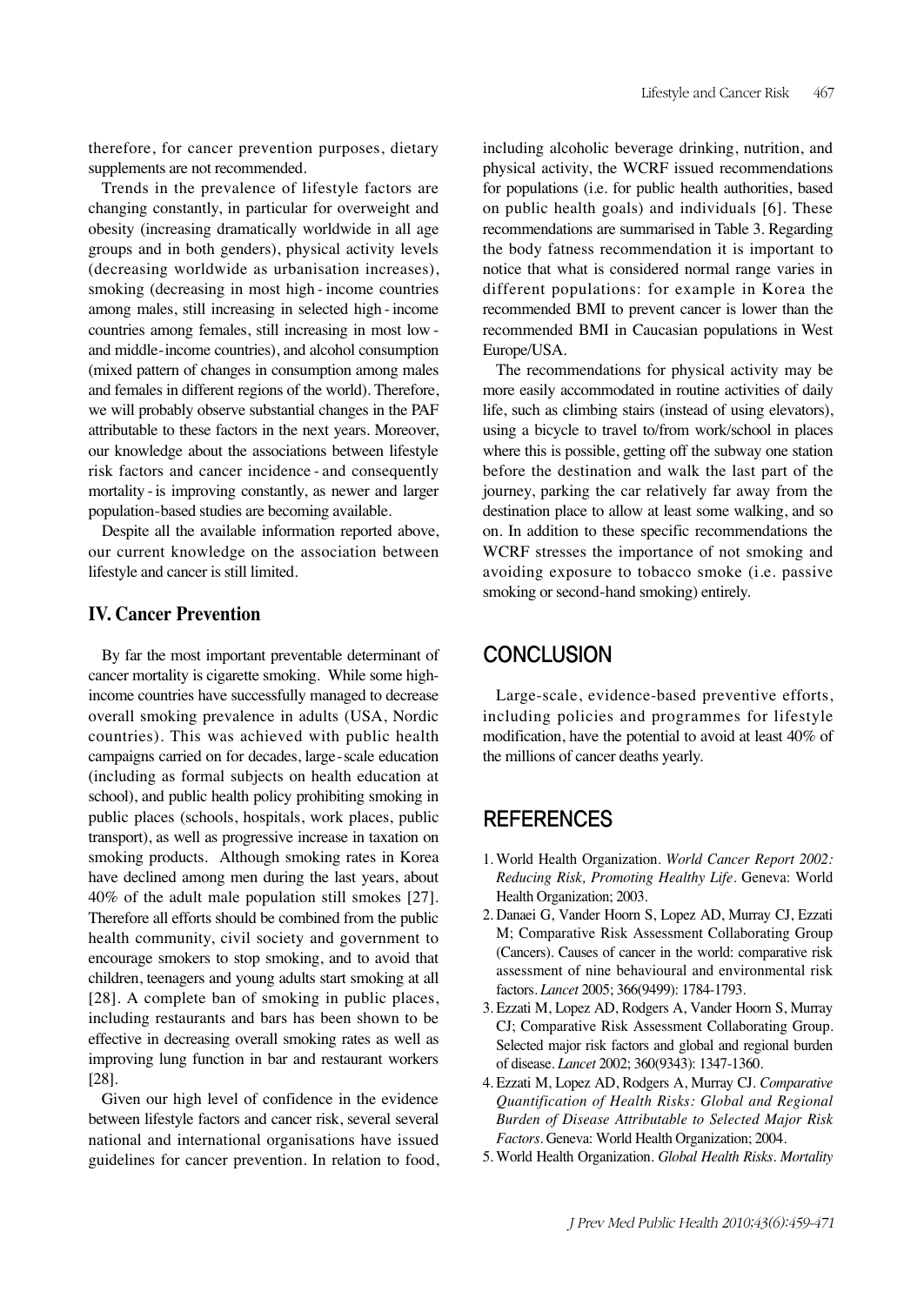*and Burden of Disease Attributable to Selected Major Risks.* Geneva: World Health Organization; 2009.

- 6. World Cancer Research Fund, American Institute for Cancer Research. *Food, Nutrition, Physical Activity, and the Prevention of Cancer: A Global Perspective*. Washington DC: AICR; 2007.
- 7. Sankaranarayanan R. HPV vaccination: the promise & problems. *Indian J Med Res* 2009; 130(3): 322-326.
- 8. Franceschi S, Cuzick J, Herrero R, Dillner J, Wheeler CM. EUROGIN 2008 roadmap on cervical cancer prevention. *Int J Cancer* 2009; 125(10): 2246-2255.
- 9. Hakim AA and Dinh TA. Worldwide impact of the human papillomavirus vaccine. *Curr Treat Options Oncol* 2009; 10(1-2): 44-53.
- 10. Concha-Barrientos M, Nelson DI, Driscoll T, Steenland K, Punnett L, Fingerhut MA, et al. Selected occupational risk factors. In: Ezzati M, Lopez AD, Rodgers A, Murray CJ, editors. *Comparative Quantification of Health Risks: Global and Regional Burden of Disease Attributable to Selected Major Risk Factors,* vol 2. Geneva: World Health Organization; 2004. P. 1651-1801.
- 11. Siemiatycki J, Richardson L, Straif K , Latreille B, Lakhani R, Campbell S, et al. Listing occupational carcinogens. *Environ Health Perspect* 2004; 112(15): 1447-1459.
- 12. Driscoll T, Nelson DI, Steenland K , Leigh J, Concha-Barrientos M, Fingehut M, et al. The global burden of disease due to occupational carcinogens. *Am J Ind Med* 2005; 48(6): 419-431.
- 13. Kim EA, Lee HE, Kang SK. Occupational burden of cancer in Korea. *Saf Health Work* 2010; 1(1): 61-68.
- 14. International Agency for Research on Cancer. A Review of Human Carcinogens. Radiation. *IARC Monographs on the Evaluation of Carcinogenic Risks to Humans*, vol 100D. Lyon: IARC; in press
- 15. International Agency for Research on Cancer. Tobacco Smoke and Involuntary Smoking. *IARC Monographs on the Evaluation of Carcinogenic Risks to Humans*, vol 83. Lyon: IARC; 2004.
- 16. International Agency for Research on Cancer. A Review of Human Carcinogens. Lifestyle Factors. *IARC Monographs on the Evaluation of Carcinogenic Risks to Humans*, vol 100E. Lyon: IARC; in press
- 17. Secretan B, Straif K, Baan R , Grosse Y, El Ghissassi F, Bouvard D, et al. A review of human carcinogens--Part E: tobacco, areca nut, alcohol, coal smoke, and salted fish. *Lancet Oncol* 2009; 10(11): 1033-1034.
- 18. International Agency for Research on Cancer. Hormonal Contraception and Post-menopausal Hormonal Therapy. *IARC Monographs on the Evaluation of Carcinogenic Risks to Humans*, vol 72. Lyon: IARC; 1999.
- 19. International Agency for Research on Cancer. Combined Estrogen-Progestogen Contraceptives and Combined Estrogen-Progestogen Menopausal Therapy. *IARC Monographs on the Evaluation of Carcinogenic Risks to*

*Humans*, vol 91. Lyon: IARC; 2007.

- 20. International Agency for Research on Cancer. A Review of Human Carcinogens. Pharmaceuticals. *IARC Monographs on the Evaluation of Carcinogenic Risks to Humans*, vol 100A. Lyon: IARC; in press
- 21. International Agency for Research on Cancer. Some Naturally Occurring Substances: Food Items and Constituents, Heterocyclic Aromatic Amines and Mycotoxins. *IARC Monographs on the Evaluation of Carcinogenic Risks to Humans,* vol 56. Lyon: IARC; 1993.
- 22. International Agency for Research on Cancer. Some Traditional Herbal Medicines, Some Mycotoxins, Naphthalene and Styrene. *IARC Monographs on the Evaluation of Carcinogenic Risks to Humans*, vol 82. Lyon: IARC; 2002.
- 23. International Agency for Research on Cancer. A Review of Human Carcinogens. Chemical Agents and Related Occupations. *IARC Monographs on the Evaluation of Carcinogenic Risks to Humans*, vol 100F. Lyon: IARC; in press
- 24. International Agency for Research on Cancer. Schistosomes, Liver Flukes and Helicobacter Pylori. *IARC Monographs on the Evaluation of Carcinogenic Risks to Humans*, vol 61. Lyon: IARC; 1994.
- 25. International Agency for Research on Cancer. A Review of Human Carcinogens. Biological Agents. *IARC Monographs on the Evaluation of Carcinogenic Risks to Humans*, vol 100B. Lyon: IARC; in press.
- 26. International Agency for Research on Cancer. Human Immunodeficiency Viruses and Human T-Cell Lymphotropic Viruses. *IARC Monographs on the Evaluation of Carcinogenic Risks to Humans*, vol 67. Lyon: IARC; 1996.
- 27. World Health Organization. WHO fact sheets. Western Pacific Region. 2002 May [cited 2010 Nov 2]. Available from: http://www.wpro.who.int/media\_centre/fact\_ sheets/fs\_20020528.htm.
- 28. World Health Organization. WHO framework convention on tobacco control. WHO library cataloguing-inpublication data. 2005 [cited 2010 Nov 2]. Available from: http://www.who.int/fctc/en/.
- 29. World Cancer Research Fund. WCRF policy report. 2007 [cited 2010 Oct 31]. Available from: http://www.wcrfuk.org/research/cp\_policy\_report.php.

# FURTHER READING

For those interested in further reading the following documents and websites may be valuable:

1. International Agency for Research on Cancer website (http://www.iarc.fr/); Documents on the Monographs unit:http://www.iarc.fr/en/publications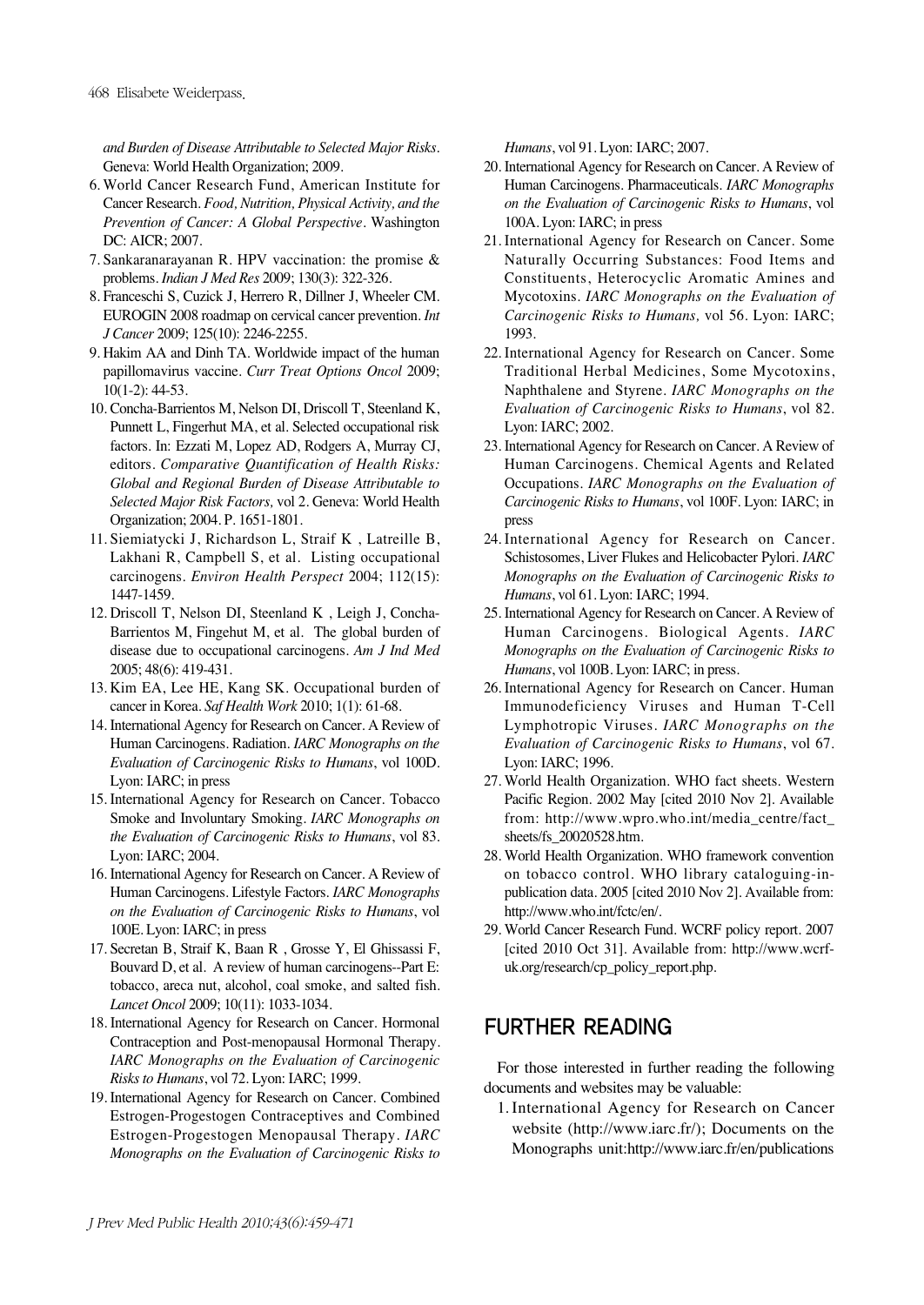/pdfs-online/monographs/index.php. A list of the substances evaluated for carcinogenicity can be downloaded at the following link: http://monographs.iarc.fr/ENG/Classification/ClassificationsAl phaOrder.pdf.

- 2. World Cancer Research Fund website: http:// www.wcrf-uk.org for downloading the WCRF 2007 report on food, nutrition, physical activity and prevention of cancer: a global perspective, as well as watching the excellent lectures on nutrition and cancer from the WCRF International Conference 2010.
- 3. Global Burden of Disease project: (GBD) is a comprehensive regional and global assessment of mortality and disability from 107 diseases and injuries and ten risk factors. The GBD is assessed using the GBD study by the World Health

Organization (WHO), and is an example of an evidence-based input to public health policy debate. The aim of the study was to provide information and projections about disease burden on a global scale. The GBD project was initiated in 1992 and is currently a collaborative effort between more than 800 experts worldwide, including researchers at the Harvard School of Public Health, the Institute for Health Metrics and Evaluation (IHME), WHO and the World Bank. The original project estimated health gaps using disability-adjusted life years (DALYs) for eight regions of the world in 1990. It provides a standardised approach to epidemiological assessment and uses a standard unit, the DALY, to aid comparisons. Website: http://www.who.int/ topics/global\_ burden\_of\_disease/en/.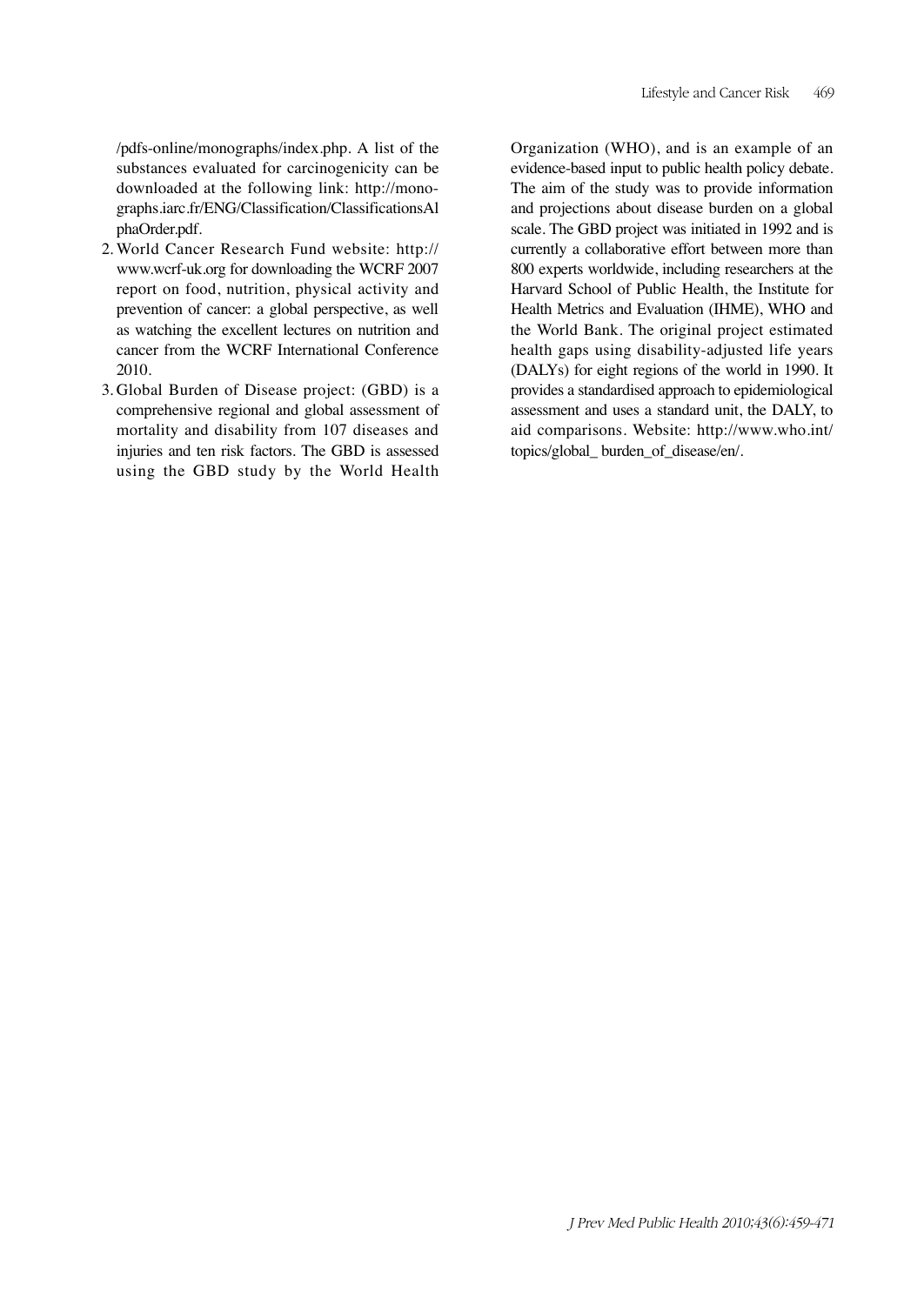### **Appendix 1.** World Cancer Research Fund Policy report 2007 [29]

#### **1. MULTINATIONAL BODIES**

Includes policy-makers and decision-takers in international political, economic, and trade bodies such as the International Monetary Fund, the World Bank, the World Trade Organization, the European Union, the North American Free Trade Association, the southern Latin American trade association (Mercosul) and others, as well as the United Nations (UN) and its constituent bodies. Key UN organisations include the Food and Agriculture Organization, the World Health Organization, the Pan American Health Organization, the International Agency for Research on Cancer, the United Nations Children's Fund, the United Nations Development Programme, the UN Educational, Scientific and Cultural Organization, the World Food Programme, the International Labour Office, and many others. Also includes inter-UN bodies concerned with food and nutrition, notably the UN System Standing Committee on Nutrition and the Codex Alimentarius Commission. (For international civil society organisations and transnational industries, see Civil society organisations and Industry.) A. AIM: Originate and promote coordinated strategies that protect public health through food, nutrition, and physical activity (Includes the prevention of cancer and other chronic diseases. Thus, the European Union, the World Bank, the International Monetary Fund, the World Trade Organization, the Codex Alimentarius Commission, and other multinational bodies, especially those whose decisions have the force of law or that are otherwise binding, need to incorporate protection and maintenance of public health as an invariable part of their work)

#### B. RECOMMENDATIONS

All multinational bodies: Build the protection and maintenance of public health into all relevant agriculture, food, health, economic, trade, environmental, and other agreements

United Nations bodies: Work together to ensure integrated policies among all relevant agencies

#### **2. CIVIL SOCIETY ORGANISATIONS**

International, national, and local civil society organisations. Includes public interest and consumer organisations, professional and scientific bodies, political parties, trades unions, religious groups, women's groups, and small farming and fishing cooperatives. Excludes industry and business interest organisations, and the media. (See Industry and Media below)

A. AIM: Create, advocate, and develop sustainable policies and actions that ensure healthy food, nutrition, and physical activity for all B. RECOMMENDATIONS

All civil society organisations: Create, develop, and press governments and other actors (i.e. multinational bodies, industry, media, schools, workplaces and other institutions, health and other professionals, and people, and also other civil society organisations ) to implement effective policies and programmes for nutrition and physical activity

Civil society organisations concerned with public health:

Hold other actors to account regarding their policies and actions on food, nutrition, and physical activity, including the prevention of cancer Mobilise the media and public opinion in support of improved public health, including healthy nutrition, sustained physical activity, and the prevention of cancer Form alliances with associated civil society organisations including those concerned with public policy, justice, equity, and environmental protection Advocate traditional cultures and ways of life when these generate healthy, diverse, and sustainable dietary patterns and regular physical activity

#### **3. GOVERNMENTS**

Policy-makers and decision-takers in national and also sub-national (state, provincial, municipal, local) government and its agencies. Relevant government departments include office of the head of state or prime minister, finance, trade, employment, social security, justice, home affairs, and foreign affairs as well as food, agriculture, and health. Also includes publicly funded agencies and institutions whose work affects public health. National government international trade and aid agencies are also included here.

A. AIM: Use legislation, pricing, and other policies at all levels of government to promote healthy patterns of diet and physical activity

### B. RECOMMENDATIONS

Examine, audit, and revise legislation and regulations so that they protect public health and prevent disease, including cancer

Ensure that built and external environments are designed and maintained in ways that facilitate physical activity and other healthy behaviour Encourage safe, nutrient-dense, and relatively unprocessed foods and drinks and discourage sugary and alcoholic drinks, 'fast food', and other processed foods (those relatively high in sugars, refined starches, fat, or salt)

Require schools to provide meals to high nutritional standards and facilities for recreation and sport, and to include nutrition and physical activity in core curricula Require all government and publicly funded facilities that provide catering to ensure that their meals, foods, and drinks are of high nutritional quality Require widespread dedicated walking and cycling facilities throughout built and external environments

Restrict advertising and marketing of 'fast food' and other processed foods and sugary drinks to children, on television, in other media, and in supermarkets Incorporate UN recommendations on breastfeeding into law or appropriate public health and consumer protection rules Give greater priority to research on, and programmes to improve, public health including the prevention of cancer and other diseases

Establish and maintain publicly funded information and education on, and surveillance of, food, nutrition, and physical activity status

Ensure that international food trade and aid sustains future health as well as providing immediate relief for populations in recipient countries

Most of the above recommendations can be achieved by means of legislation, pricing, or other regulation unless there is good independent evidence that existing voluntary codes have been proved to be effective.

#### **4. INDUSTRY**

Owners, directors, executives, and other decision-takers in all transnational, international, and national industries whose policies and practices have an impact on health. These include food producers, manufacturers, distributors, retailers, and caterers. They also include all industries responsible for shaping built environments and the entertainment, leisure, and sports industries.

A. AIM: Emphasise the priority given to public health including cancer prevention in strategic planning and action

#### B. RECOMMENDATIONS

Built environment industries: Plan, commission, construct, and operate all built environments so as to protect public health and facilitate physical activity Food and drink industries:

Make public health an explicit priority in all stages of food systems including product research, development, formulation and reformulation, and promotion Ensure that healthy meals, snacks, foods, and drinks are competitively priced compared with other products

Collaborate in order to stop advertising, promotion, and easy availability of sugary drinks and unhealthy foods to children

Ensure that marketing and promotion of breast milk substitutes and complementary foods follow the terms of UN codes and strategies on infant and young child